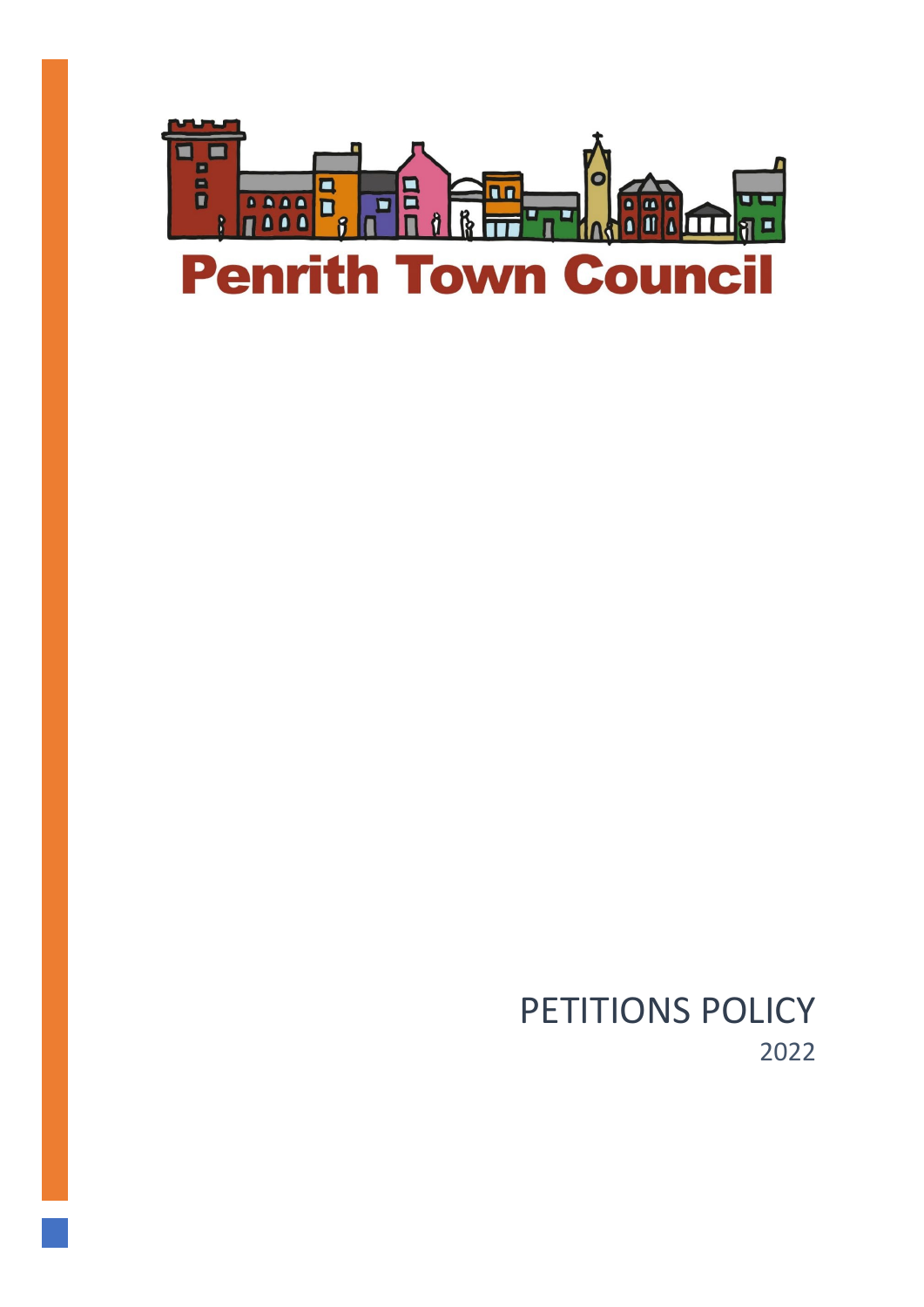### **Overview**

The Town Council encourages community feedback and recognises that petitions are one way in which people can let the council know their concerns. The petitions process allows members of the public to have direct influence on the political process and to raise concerns that are important to them. Members of the public can submit petitions on the following:-

- Issues relating to the Council's responsibilities
- Issues which affect Penrith if the Council can exercise some degree of influence
- Anything relating to an improvement in the economic, social or environmental wellbeing of Penrith to which any of the Council's partners could contribute.

The Council will respond to all petitions it receives. We will be as flexible as we can when handling your petitions, that it is considered quickly, and in the most appropriate way.

Before submitting a petition you should first check with your Ward Councillor or with the Council, to see if the Council is already acting on your concerns and the Council is the most appropriate body to receive your petition, as sometimes your petition may be more appropriate for another Public Body.

**Public Consultations:** If the petition is concerned with a matter that is currently under consultation then every effort will be made to include it as a response, but to do so it must be received before the end of the consultation period. A template petition is available for you to use at the end of this policy.

If we decide that a petition is not acceptable, then we will let the Petition organiser know our reasons. If a petition relates to the responsibilities of one of our partners, then the petition will be forwarded to that partner for them to deal with, unless the petition is to an improvement in the economic social or environmental wellbeing of the area. In those cases the petitions will be considered under the Council's Petition scheme.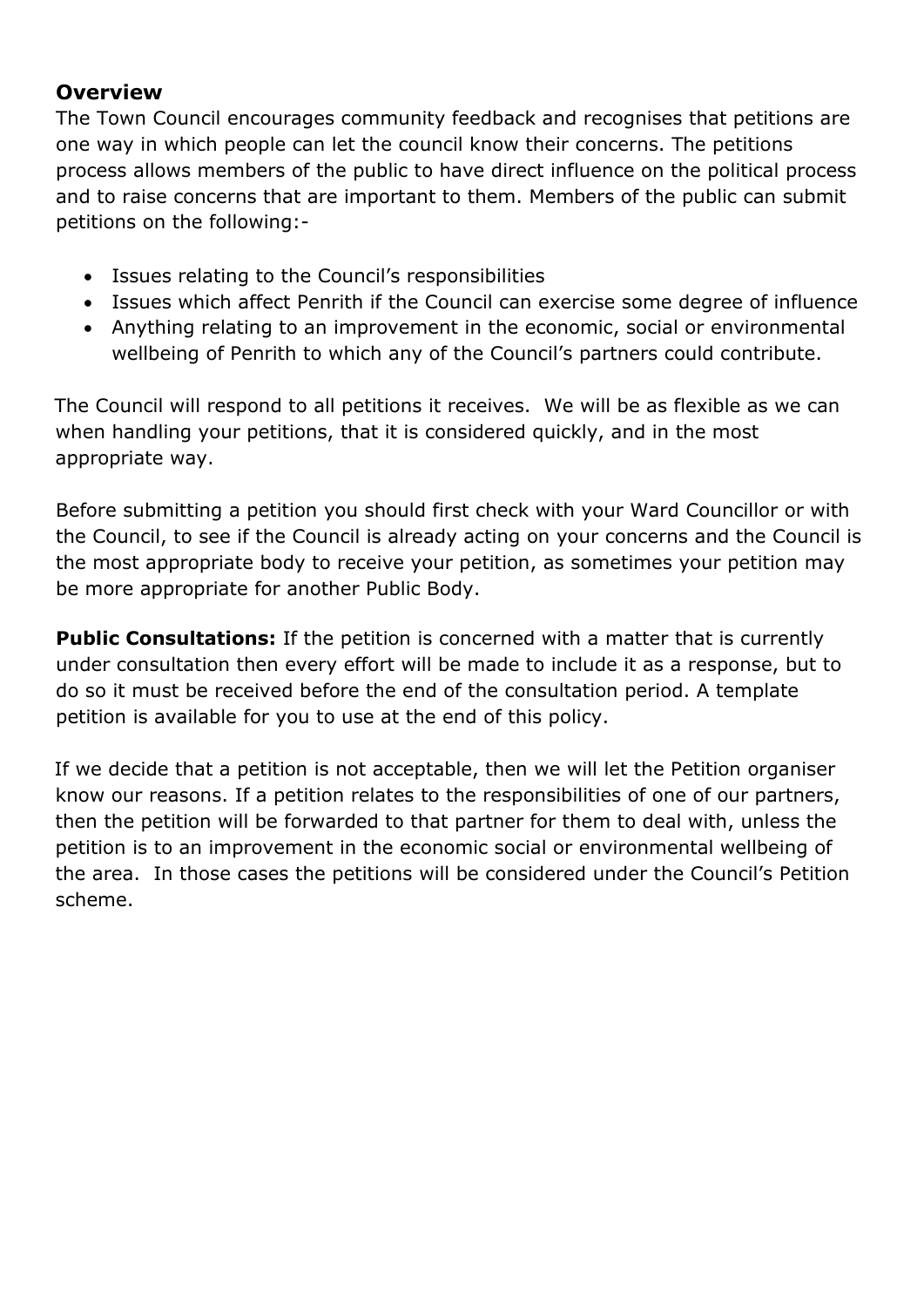### **Essentially, there are 2 types of petition:**

#### **Ordinary petitions**

These must be signed by at least 15 people, but the Council will use its discretion where there are fewer than 15 signatories in cases where there is clear local support for action (e.g. where those affected are only from a small area). The petition will be put forward for debate, as a separate agenda item, at the next suitable meeting of the Council. Where a petition is debated by committee, the Chair of the committee shall report on this to the next Council meeting.

#### **Petitions requiring debate**

Petitions which contain 150 signatures or more will normally be debated by the Full Council.

### **How do I submit petitions?**

Petitions can be either paper or electronic. All petitions sent or presented to the Council will receive an acknowledgement from the Council within 5 working days of receipt. This acknowledgement will set out what we plan to do with the petition.

We will treat as a petition for the purposes of this scheme anything which identifies itself as a petition, or which a reasonable person would regard as a petition, and which is signed by the persons who live or work within the parish of Penrith.

### **Paper petitions can be sent to:**

Unit 1, Church House, 19-24 Friargate, Penrith, Cumbria, CA11 7XR

**or** e-mailed to: [office@penrithtowncouncil.gov.uk](mailto:office@penrithtowncouncil.gov.uk) 

Petitions submitted to the Council must include a clear and concise statement covering the subject of the petition. It should state:

- a. What action the petitioners wish the Council to take.
- b. The name, address and signatures of any person supporting the petition (the address can be an address where a signatory lives, works or studies). The Council will validate 10% of all signatures received by comparing signatures/addresses/email addresses against records held by the Council.
- c. Petitions should be accompanied by contact details, including an address, for the petition organiser. This is the person we will contact to explain how we will respond to the petition. The contact details of the petition organiser will not be placed in the public domain. If the petition does not identify a petition organiser, we will contact signatories to the petition to agree who should act as the petition organisers.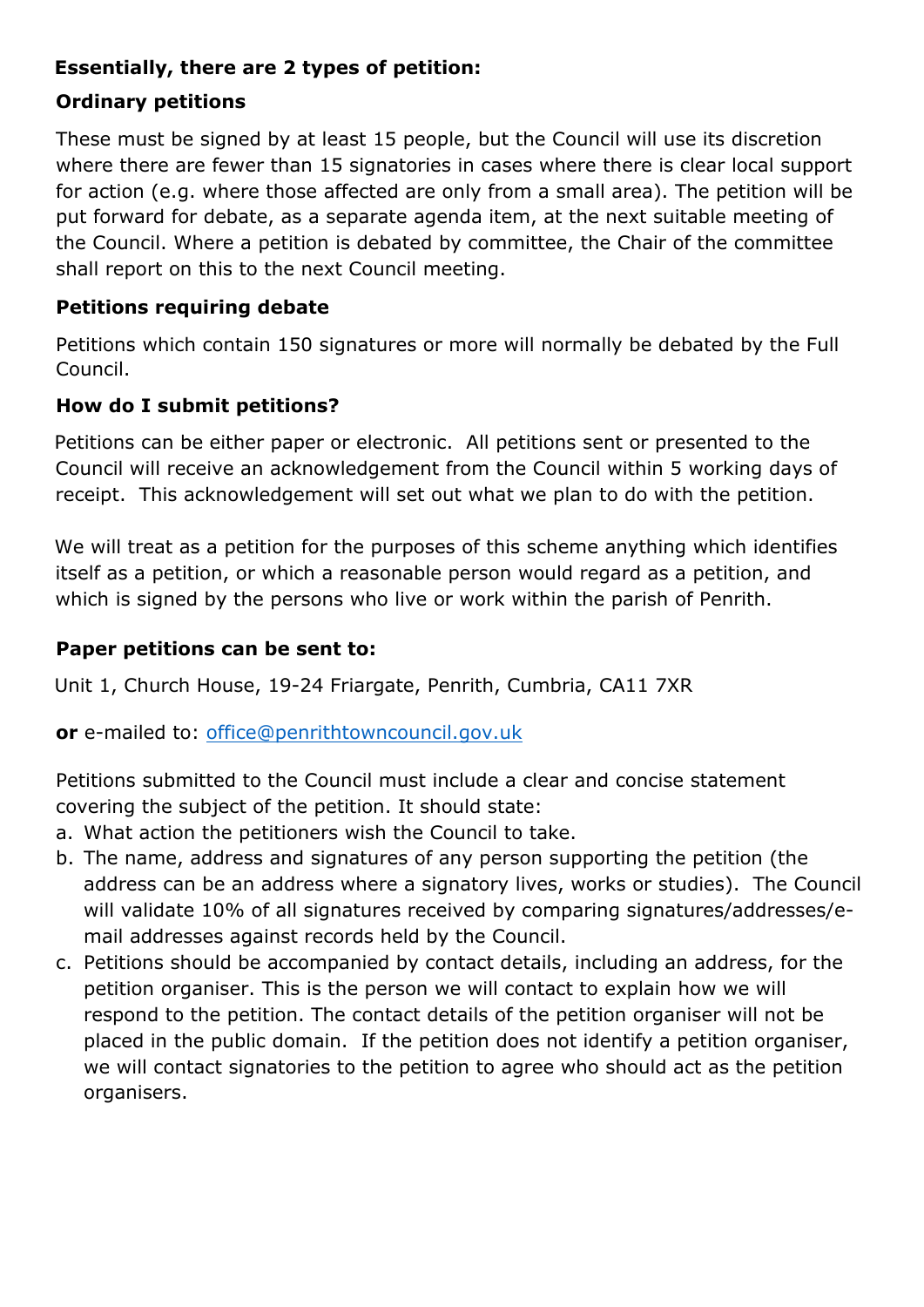### **Guidance**

### **Who can submit a petition?**

Anyone who lives, works or studies in Penrith including under 18s, can sign or organise a petition.

### **What will the Council do when it receives my petition?**

We will acknowledge the petition within 5 working days of receiving it and let the petition organiser know what we plan to do with the petition, and when they can expect to hear from us again. It will also be published on the website under the "Your Say" section of the site. If the petition needs more investigation, we will tell you the steps we plan to take. In most cases your petition will be submitted to one of the Council's formal committee meetings where elected Councillors will decide how to respond to the petition.

### **Full Council Debates**

If a petition contains more than 150 signatures it will normally be debated by the full Council if deemed appropriate. This means that the issue raised in the petition will be discussed at a meeting which all Councillors can attend. The petition organiser (or a nominee) will be given up to a maximum of 5 minutes to present the petition at the meeting, and the petition will then be discussed by Councillors.

The Council will decide how to respond to the petition at this meeting. They may decide to take the action the petition requests, not to take the action requested for reasons put forward in the debate, refer the issue to a relevant Committee. The petition organiser will receive written confirmation of this decision.

Petitions asking for a debate at Council will normally be considered at the next meeting of the Full Council but must be received at least 10 working days before the date of the meeting.

### **Are there any petitions which the Council cannot accept?**

We believe that most petitions we receive will be accepted, but in certain circumstances may not be accepted, including:

- a. If the petition applies to a planning application, is a statutory petition or on a matter where there is already an existing right of appeal or a separate complaints process that is led by the district council.
- b. Any petition which we consider to be vexatious, abusive or otherwise inappropriate. We will explain the reason for this in our acknowledgement of the petition.
- c. Where a person or organisation (or someone on their behalf) has submitted a petition which is the same or substantially the same, as one submitted within the previous 12 months.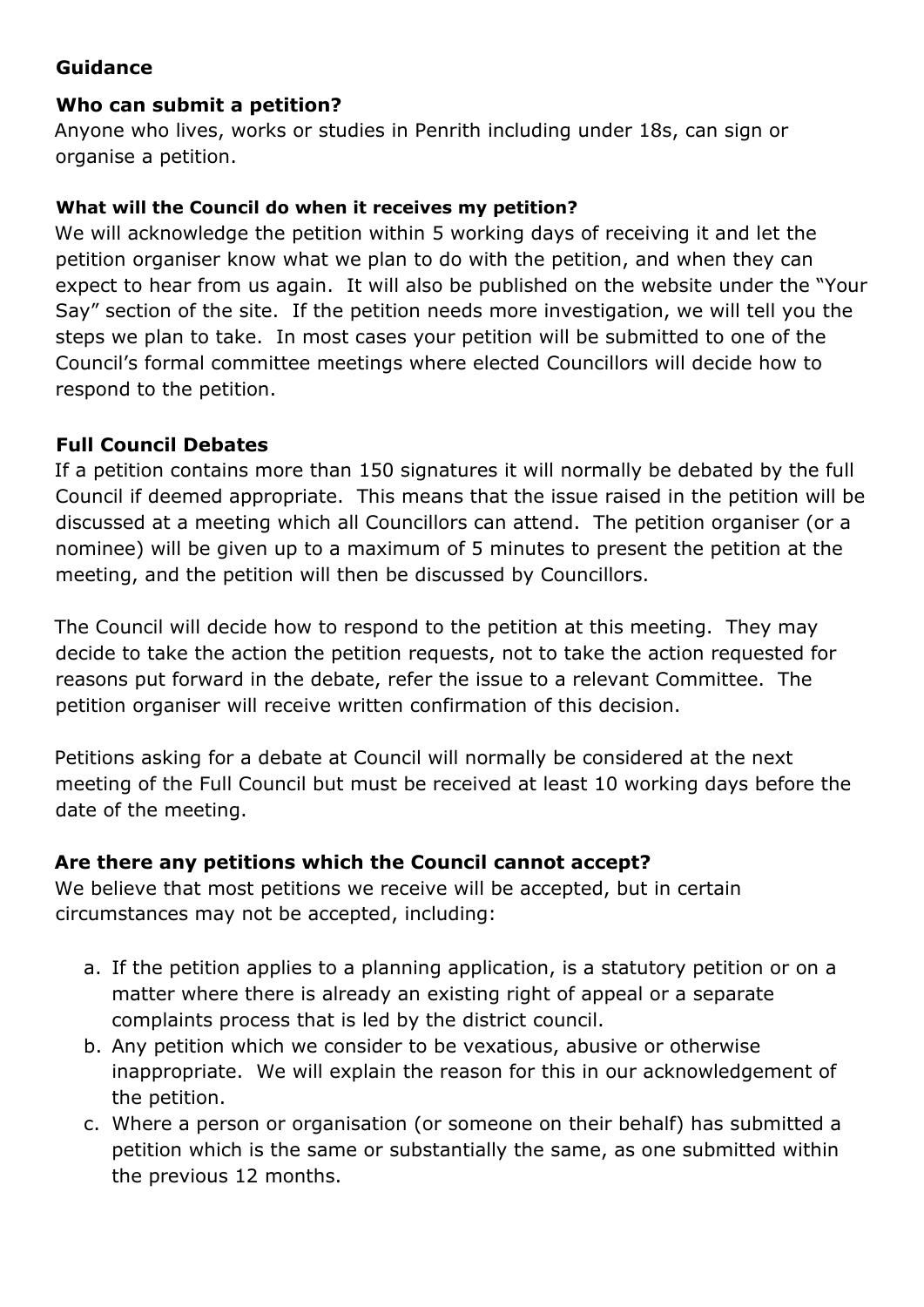### **How will the Council respond to petitions?**

Our response to a petition will depend on what a petition asks for and how many people have signed it, but may include one or more of the following:-

- a. Taking the action requested in the petition
- b. Considering the petition at a Council meeting
- c. Holding an inquiry into the matter
- d. Undertaking research into the matter
- e. Holding a public meeting
- f. Carrying out consultation
- g. Holding a meeting with the petitioners
- h. Writing to the petition organiser setting out our views about the request in the petition.

To ensure that people know what we are doing in response to the petitions we receive, details of all the petitions submitted to us will be published on our website. We will publish all correspondence relating to the petition (all personal details will be removed).

### **Is there anything else I can do to have my say?**

As a Council we try to identify and solve problems at an early stage. We are committed to receiving feedback as this helps us to develop and review services. We recognise that petitions are just one way in which people can let us know about their concerns.

There are several other ways that you can have your say including:-

- a. Contacting your local Councillors
- b. Attending meetings
- c. Contacting the Council Office

Approved: 2019 Reviewed: 2022